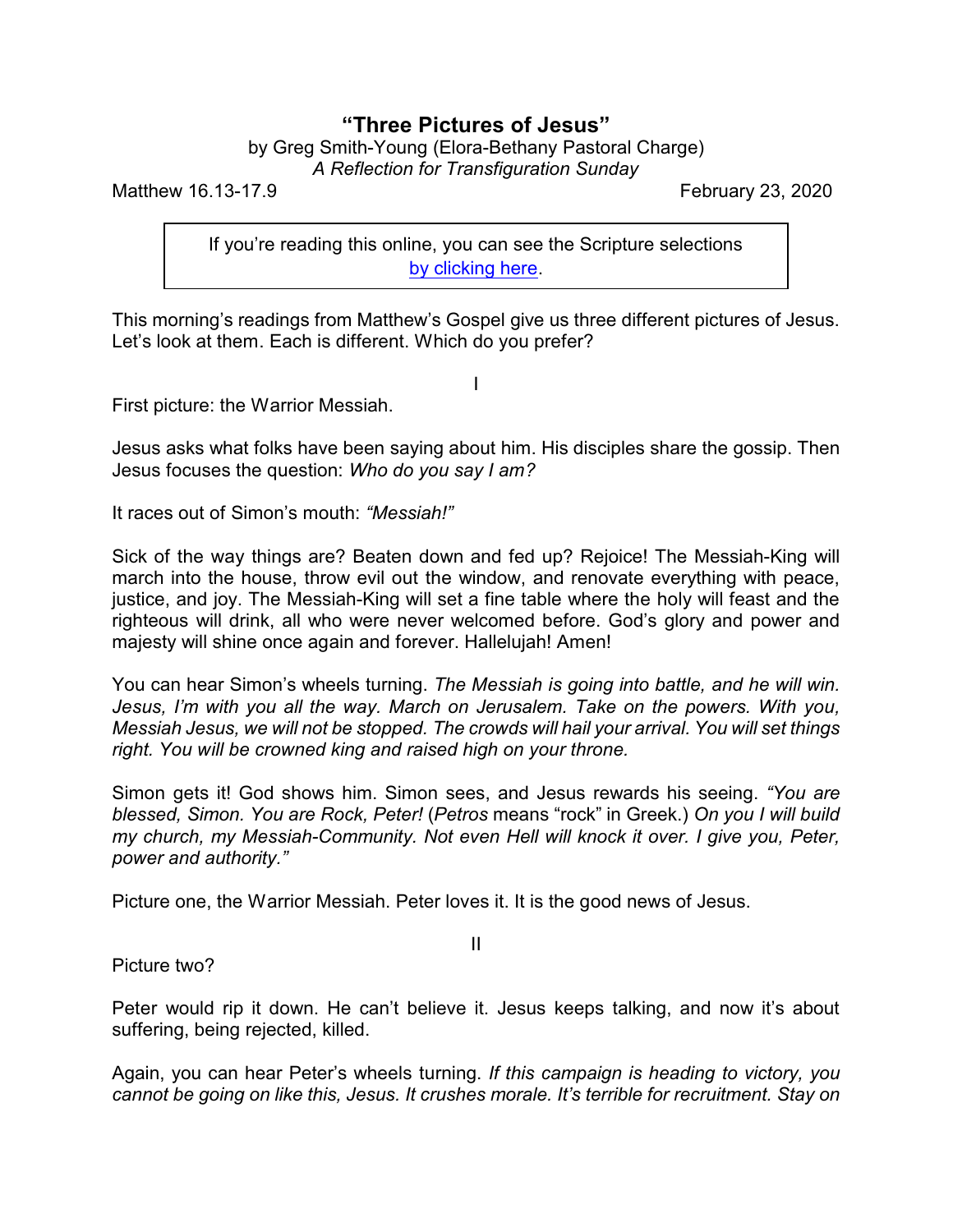*message.<sup>1</sup> Enough of this defeat talk.*

Obviously Jesus is having a crisis of confidence. So Peter the Rock pulls his Messiah aside. *You're not about suffering but success. You don't get killed. You win!*

Jesus turns to Peter. (I expect to thank him for the pep talk.)

*"Get behind me . . . Satan!"*

That word, *satan*, it means accuser, adversary, opponent. There is "the Satan," and then all sorts of regular, ordinary, everyday adversaries, opponents, and hurlers of accusation. The Satan has already tried to pull Jesus away from God's way. Now it is Peter whispering temptation in Jesus ears.

Picture one was fantastic for Peter. Picture two is disastrous.

Still, it is the good news of Jesus. The victory of the Warrior Messiah will come as the crowds turn away from him, as his followers flee from him, as his own betrays him, as even the Rock denies knowing him. His crown will be thorns, his throne a cross. His defeat, will be his great victory for everything.

III

Jesus captivates me. He has found me, claimed me, embraced me, forgiven me, and called me to a new life in him and with others. He is my all, my everything.

Still, I struggle picturing him.

I was sick in bed for a couple days this week. So I watched a new series on Netflix, called *Messiah*. <sup>2</sup> Basically, it's about a guy who suddenly shows up, first in war ravaged Syria, then on the tense border with Israel, then in Jerusalem, then in a tornado-ravaged town in Texas, then in Washington DC. He does amazing things. People begin calling him a*l-Masih* ("messiah" in Arabic)*.* But he won't fit with what people expect of him.

This confusion is what people felt about Jesus. Not least, his own disciples. His first disciples. His Peter-Rock disciple. And us.

Stanley Hauerwas is a theologian who digs to the heart of things. Here's what he says: *. . . Peter, full of the newfound power that Jesus has given him, rebukes Jesus. He on who the church is to be built, . . . [presumes] to know better than God what God desires. This is a sobering beginning for the church, but*

<sup>1</sup> In an analogy to politics, Stanley Hauerwas observes that Peter is trying to get Jesus back "on message." Matthew (Grand Rapids: Brazos, 2006), p. 151f.

<sup>2</sup> https://en.wikipedia.org/wiki/Messiah (American TV series)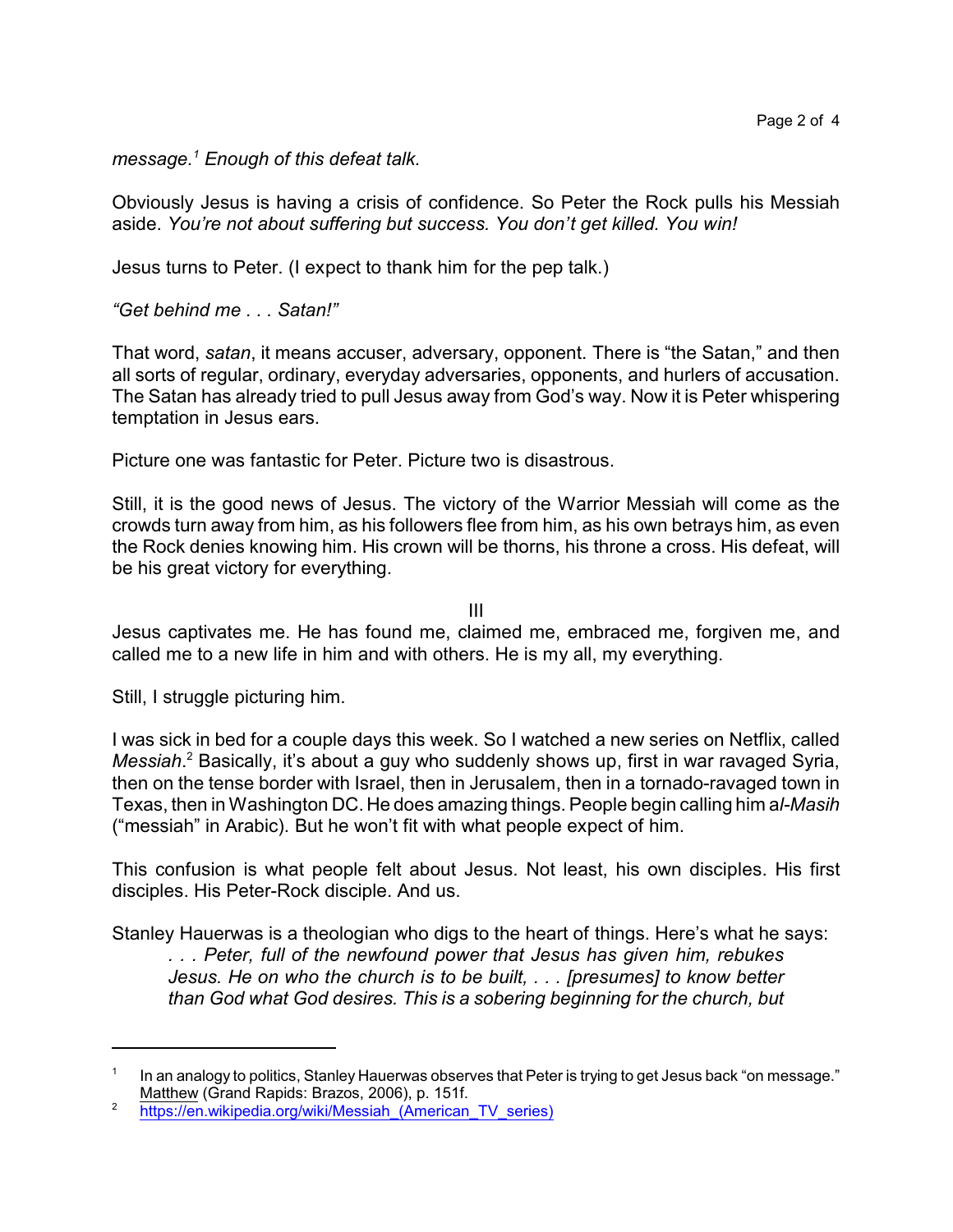*one to be imitated countless times throughout the church's life.* <sup>3</sup>

What picture do we want Jesus to sit for? I know what I want Jesus to be. I am sure of what he needs to be. Yet, time and again, he won't sit still for my picture. He goes outside the lines. He even ignores the frame. I can easily fall into that trap alongside Peter, assuming to know better than Jesus does.

I finished the first season of *Messiah*. Who is he? It's more confused than ever. I can't wait for season two.

IV

Peter has to wait six days, for picture three.

I imagine it has been a hard week. Tense. Chilly. Confused. Troubled. Jesus Messiah, going to suffer and die, and saying "Follow me."

They follow Jesus up the mountain. Three of them: brothers James and John, and Peter.

At the top, they see. Jesus, his face blazed and his clothes lighted. That's how they described it later. I doubt their description comes even close. No words can. Not even our best imaginations. There is nothing like him. No one.

Later, people called this "The Transfiguration." It's when they see who he really is.

*Jesus Messiah. The only Son of God. Eternally begotten of the Father. God from God. Light from Light. True God from true God. Of one Being with the Father. Through him all things were made. Became truly human for us and our salvation. To be crucified. To suffer death. To rise. To reign. To judge. To complete all things.*<sup>4</sup>

They see Jesus

Hauerwas, 152.

<sup>4</sup> I've adapted this from the Nicene Creed.